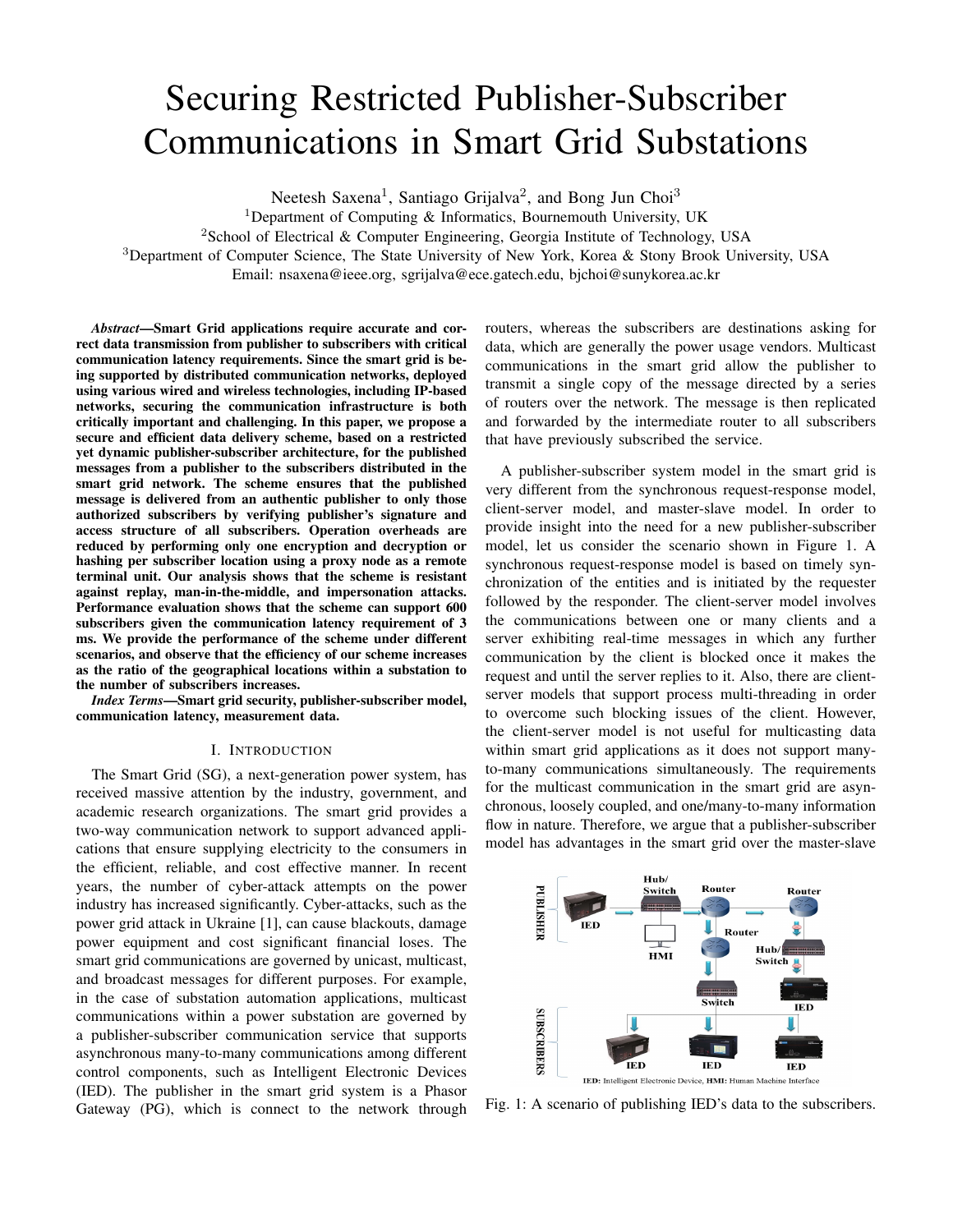model due to the following features: decoupled synchronous communication, distributed, peer-to-peer, and high scalability. It relies on the interest expressed by the subscribers to receive messages from the publisher. However, in order to implement a publisher-subscriber model in the smart grid, specific issues of platform compatibility and delay between Local Area Network (LAN) and Wide Area Network (WAN) must be taken into consideration [2].

The secure delivery of these multicast messages is critical for the smart grid substations. In many cases, messages from IEDs to IEDs and/or IEDs to the Human Machine Interface (HMI) application are delivered with inaccurate measurement data due to malicious activities carried out by adversary over the weakly secure or open network. If an adversary gets access to the network, he or she could compromise these messages or can target the publisher in order to affect its operations and services. Because different multicast messages at the substation have different real-time transmission requirements, as shown in Table I, communication latency requirements for specific types of messages that do not support traditional encryption become even more critical. For example, according to IEC 61850-5, type 1A, 4, and 7B messages have a stringent latency requirement of delivery within 3 milliseconds (ms) [3], [4]. The security solution must be flexible enough to accommodate such critical requirements. Therefore, a secure and efficient scheme that could support publisher-subscriber model in the smart grid system is needed.

### *A. Our Contribution*

In this paper, we propose a novel secure and efficient scheme for restricted publisher-subscriber architecture in the smart grid based on access structure of the subscribers for the secure delivery of published messages. The idea is to perform minimal decryption operations at each geographic destination by allowing a primary power component, such as Remote Terminal Unit (RTU), to generate an aggregated key from all subscribers for decrypting the received messages. Our contributions are as follow:

- 1) The proposed architecture not only allows the secure and efficient multicasting of messages, but also performs specific delivery operations at reduced overhead using Virtual-LAN (VLAN).
- 2) The proposed scheme is lightweight and provides a secure delivery of data from the publisher to all its subscribers using only one encryption and one decryption per location, thus significantly reducing the overhead incurred by each subscriber. The scheme can support up to 600 subscribers to receive published messages from a publisher when the communication latency requirement is 3 ms. Except for the time synchronization, our scheme is flexible enough to support a large number of subscribers for other delay requirements.
- 3) The scheme is also applicable and efficient in the scenario where publisher and subscribers use different data formats, and there is a converter just before each publisher to convert data format. In such case, a converter

can be attached to the proxy node that will later forward the message to all its authorized subscribers. This will reduce the usage and overhead involved in conversion.

The rest of the paper is organized as follows. Section 2 presents related work in the context of multicast messages delivering in publisher-subscriber smart grid system. Section 3 presents the communication system and an adversary models. Section 4 proposes and presents a new restricted publishersubscriber architecture and a scheme that ensure the secure and efficient delivery of published messages. Section 5 and 6 present security analysis and performance evaluation of the scheme, respectively. Finally, Section 7 concludes the work.

#### II. RELATED WORK

In this section, we present and discuss the related work on the multicasting messages in the publisher-subscriber communication system. Security in the smart grid system is different from other traditional communication systems due to the fact that the performance and reliability requirements of the power system operations are much more critical.

In this direction, [3] and [4] discussed and performed conformance test on IEC 61850 standard. However, they do not discuss any security solution for the multicast messages to be delivered over the insecure network. Ozansoy *et al.* in [7] proposed a publisher-subscriber communication model for satisfying the communications need of the IEC 61850 protocol. Falk [8] proposed securing the multicast authentication mechanisms of Generic Object Oriented Substation Events (GOOSE) and Sampled Measured Values (SMV) messages, but without any implementation or practical details. Hong *et al.* [9] performed an analysis of AES encryption, and SEED, MD5, and HMAC integrity. However, since every connected device has to perform encryption and message integrity, their experiment generates a large overhead and delay. Fateri *et al.* [10] presented a publisher-subscriber model with simulationbased traffic analysis. However, the critical latency and security concerns in the smart grid network are not discussed. Kumar *et al.* [11] analyzed suitable network architectures that can meet all the requirements of North American Syncro-Phasor Initiative Network (NASPInet). The schemes [10] and [11] did not clearly describe the functions used by these schemes. Recently, Heimgaertner *et al.* [12] proposed a cybersecure publish/subscribe middle-ware for control plane and data plane communications in the smart grid. However, they do not consider critical latency requirements of the smart grid communication messages and do not fit well in real scenarios.

#### III. COMMUNICATION SYSTEM AND ADVERSARY MODELS

In this section, we discuss the publisher-subscriber communication model and the adversary model.

## *A. Communication Model*

IEC 61850 standards are defined with Abstract Communication Service Interface (ACSI) to provide flexibility to bound them with any middleware technology. A general publishersubscriber model is shown in Figure 2 where different multicast messages, such as GOOSE and SMV are used to transmit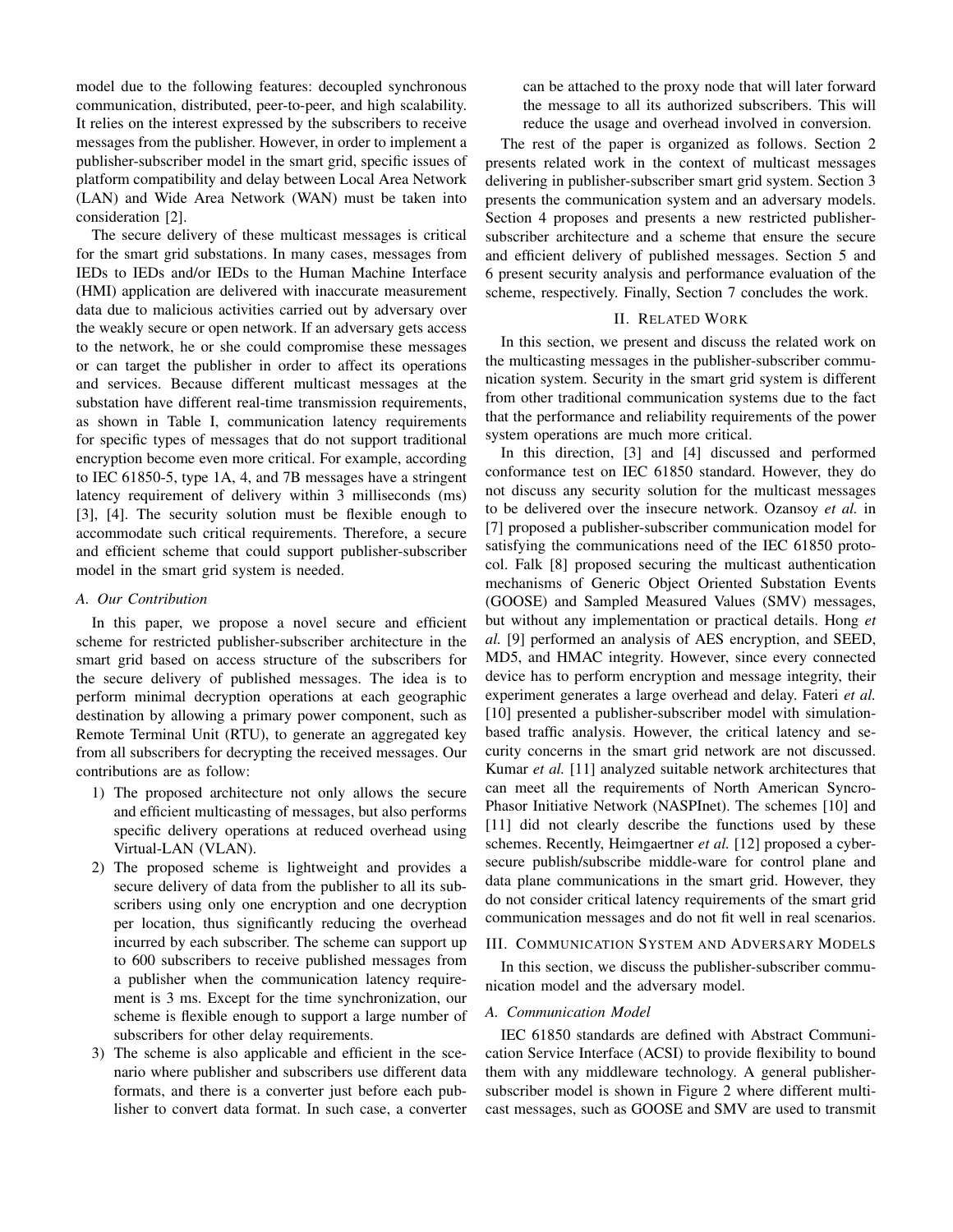| Message Type | Application                                   | Time (ms) |                        |
|--------------|-----------------------------------------------|-----------|------------------------|
|              |                                               |           | P1 Class   P2/P3 Class |
| 1 A          | Fast message (off command)                    | 10        | 3                      |
| 1 B          | Fast message (other)                          | 100       | 20                     |
| 2            | Medium speed message                          | 100       | 100                    |
| 3            | Low speed message                             | 500       | 500                    |
| 4            | Raw data message                              | 10        | 3                      |
| 5.           | File transfer message                         | 1000      | 1000                   |
| 6A           | Time synchronize (control & retection)        |           | 0.1                    |
| 6A           | Time synchronize (measurement)                | 0.025     | 0.004                  |
| 7A           | Command message (access control)              | 500       | 500                    |
| 7Β           | Command message (access control special task) | 10        | 3                      |

TABLE I: Transmission Time Requirements for Different IEC 61850 Messages



Fig. 2: Publisher-subscriber communication model.

periodic measurement data over the network. A communication scenario among different devices and applications are presented in Figure 3. It presents three types of communication in different directions using Manufacturing Message Specification (MMS), GOOSE, and SMV.

The MMS is an ISO 9506 standard that is used to transfer real-time process data and control information between the network devices, such as IED, and the HMI application running on a PC. The MMS is governed by IEC 61850-8- 1, and follows a client-server model for the (vertical) communication between the SCADA and the IEDs. On the other hand, GOOSE, an event driven message, follows publishersubscriber model for the asynchronous multicast communication (horizontal) between the Control & Protection (C&P)-



Fig. 3: Types of communication in the IEC 61850.

IED to C&P-IED, and is also governed by IEC 61850-8-1. The SMV also follows a publisher-subscriber model, and is governed by IEC 61850-9-2. It is used for the asynchronous multicast communication with voltage and current values between the Merging Unit (MU)-IED to C&P-IED. These multicast messages use MAC addresses for the communication via bridge routing (brouting), and do not use IP-based routing. GOOSE/SMV messages supports the availability of information and high reliability by repeating transmissions for a number of times with sequence number increment until its Time-to-Live (TTL) expires and does not require to be acknowledged.

The SMV (type 4) and GOOSE messages (type 1A) are time critical messages. The medium speed message (type 2), low speed message (type 3), file transfer functions (type 5), and command message with access control (type 7) are mapped to MMS protocol suits that follows TCP/IP stack. The time synchronization messages based on Simple Network Time Protocol (SNTP) (type 6) are broadcasted to all IEDs within a substation using UDP [4]. Even though, GOOSE messages are currently transmitted over LANs owned by the utilities, and there are some initiatives to use GOOSE messages over the WAN [5]. Since GOOSE messages are not protected, an adversary can generate forged GOOSE messages and transmit false status messages to listening devices. If the GOOSE messages are not authenticated, adversary can send a bogus message to open a breaker and disrupt the power supply [6].

## *B. Adversary Model*

The publisher-subscriber architecture of the Substation Automation Systems (SAS) is vulnerable against Man-in-the-Middle (MITM), replay, and impersonation attacks. The system also suffers from the issues of the publisher (sender) authentication, subscribers (receivers) authorization, and data integrity. Security attacks on critical infrastructure, such as smart grid, are critical and the system has high importance to defeat them. We assume that an adversary is capable of performing security attacks over an insecure network. An adversary can make a malicious connection between the publisher and the subscriber to perform MITM attack. An adversary can try to impersonate the publisher and/or the subscriber or resend previously sent data over the network. The adversary can also make an attempt to maliciously authenticate itself and try to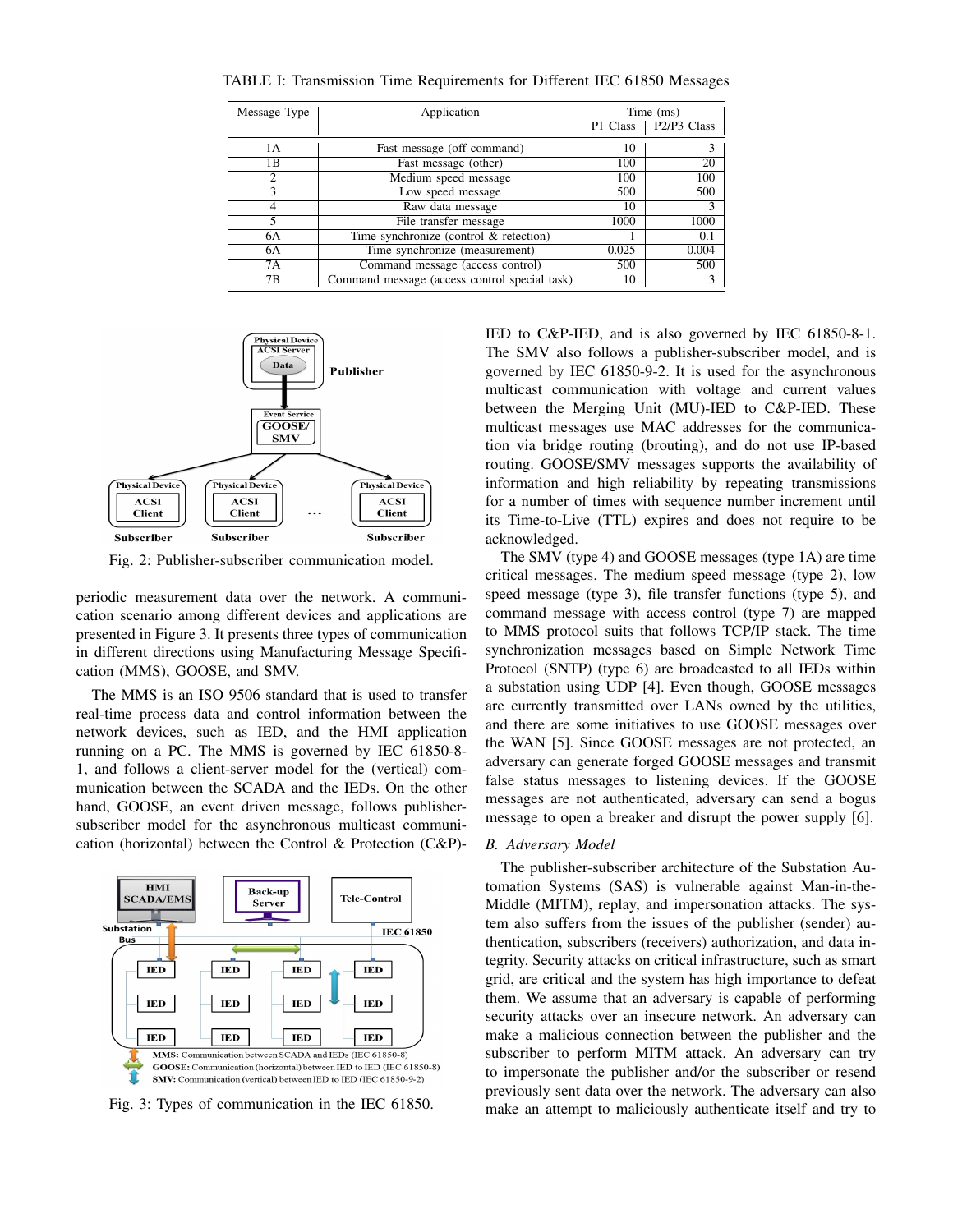access unauthorized measurement data. In the worst case, the adversary can try to modify the measurement data sent over the network. The model assumes that middleware implementing the publiser-subscriber system is honest but curious.

## IV. PROPOSED RESTRICTED PUBLISHER-SUBSCRIBER ARCHITECTURE AND SCHEME

In this section, we propose and describe a new restricted publisher-subscriber architecture along with our scheme.

## *A. Proposed Architecture Design*

In a generic publisher-subscriber model, the publishers need not to know the recipients of their data and subscribers do not know the publishers and their locations. However, in the smart grid scenario, it is important to authenticate each publisher and the subscriber, and allow only the legitimate subscribers with appropriate rights to access the data published by the publishers, especially during critical power operations. In order to address this challenge in the smart grid, we propose and present a new restricted yet dynamic publishersubscriber architecture for the smart grid substation, as shown in Figure 4, where each publisher has an access of the list of its subscribers. This list could be anonymous, but the publisher should be able to access the public keys of all the subscribers. Figure 4(a) presents the basic architecture of the publishersubscriber model. A dynamic list of publishers and subscribers is maintained, so they can change at any time, and join and leave the network as per their requirements. There are brokers (the ones dispatch messages) and filters to which subscribers registers in our system architecture. For simplicity, we did not mention them in Figure 4. There are generic filters that publisher can publish and to which subscribers can subscribe. Here, addresses and locations can be implemented as filters for the publishers and subcribers depending upon the topics or the contents. Generally, subscribers at the substation are connected through a LAN and we can provide enough security to this communication network, if it is not already there. This assumption is realistic and currently implemented at many power substations as per our understanding.

Here, publisher  $P$  publishes the messages whenever it has data to be sent to all its *n*-subscribers  $S_i$  =  $\{S_1, S_2, ..., S_k, S_{k+1}, ..., S_n\}$  who had previously subscribed to the service. As shown in Figure 4(b), we modify the traditional architecture to propose a new architecture where a publisher  $P$  publishes the messages to its subscribers  $S_{ij} = \{S_{11}, S_{12}, ..., S_{21}, S_{22}, ..., S_{mn}\}\$  mentioned in the list for a specific topic or content depending upon the filter settings. Here,  $m$  are different geographical locations within the substation. Also, each geographic location has a special node, called proxy node *PX*, such as a Remote Terminal Unit (RTU), which receives the messages from the publisher on behalf of all the connected subscribers  $j$  ( $j = 1, 2, ..., n$ ) in that particular location  $i$  ( $i = 1, 2, ..., m$ ). In order to reduce the overhead of having an additional node at each location, one of the subscribers at each location can act as a proxy node, as shown in Figure 4(c). The selection of a proxy node can be done randomly or based on specific features, such as nearest location to the publisher, having more computing power, implementation specific, number of neighbor nodes and so on. The proxy node can also be changed depending upon the filters and brokers applied by the publisher. For special purposes, the subscribers at the substation can be configured with VLANs as shown in Figure 4(d). This will reduce the delay and improve the performance when there are only few subscribers at nearby locations. The assumption of proxy node *PX* is trusted for connected subscribers is fair, but the publisher does not trust proxy node or any other subscriber.

#### *B. Proposed Scheme*

We propose a new secure and efficient published message delivery scheme in a substation, based on the proposed architecture discussed in the previous section (Figure  $4(c)$ ) that also maintains confidentiality and/or message integrity. In the publisher-subscriber model of the smart grid, when the publisher multicasts a message to its subscribers, the subscribers need to verify whether the messages are correctly and accurately received from the publisher. In order to do so, the publisher in our scheme first retrieves an access structure of the targeted subscribers. Note that one location may have more than one access structure for the subscribers based on different services subscribed. The scheme considers that each publisher will multicast a message to each proxy node at different locations, and each proxy node will take appropriate actions, such as decryption or check message integrity, based on the type of message received. The proxy node will forward the original message to its authorized and connected subscribers. The publisher encrypts or hashes the transmitted message, and multicasts it to all the respective proxy nodes located at different locations so that only the authorized subsets of the proxy nodes at the substation can recover the message. Each proxy node first decrypts the message or verifies hash of the message. The proxy node forwards the message to its connected and authorized subscribers only if the message received from the publisher is valid. We present our scheme in two phases: scheme initialization and scheme execution.

(1) Scheme Initialization: We denote an authorized subset of the receiving subscribers at a proxy node as  $F_i$ , where  $i =$  $1, 2, \ldots, m$  are the proxy nodes, each at different location. The overall access structure is defined as  $F = \{F_1 + F_2 + ... + F_m\}$ where  $F_1 = \{S_{11}, S_{12}, ..., S_{1n}\}, F_2 = \{S_{21}, S_{22}, ..., S_{2n}\},$  $..., F_m = \{S_{m1}, S_{m2}, ..., S_{mn}\}.$  Let E be the elliptic curve defined over a finite field  $F_p$ , and let G be a publicly known base point and generator with order  $p$  on  $E$ . We assume that each subscriber  $S_{ij}$  at the substation has a private key  $x_{ij} \in [1, p-1]$  and a corresponding public key  $y_{ij} = x_{ij}$ . G, where  $i = 1, 2, 3, ..., m$  and  $j = 1, 2, 3, ..., n$ . Only the authorized subscribers will receive the message by the *PX*.

First, the proxy node generates partial private and public keys for the subscriber nodes connected to it and sends these keys to the respective subscribers in a secure manner. Upon receiving the keys, each subscriber node generates its actual private and public keys, and sends its public key to the proxy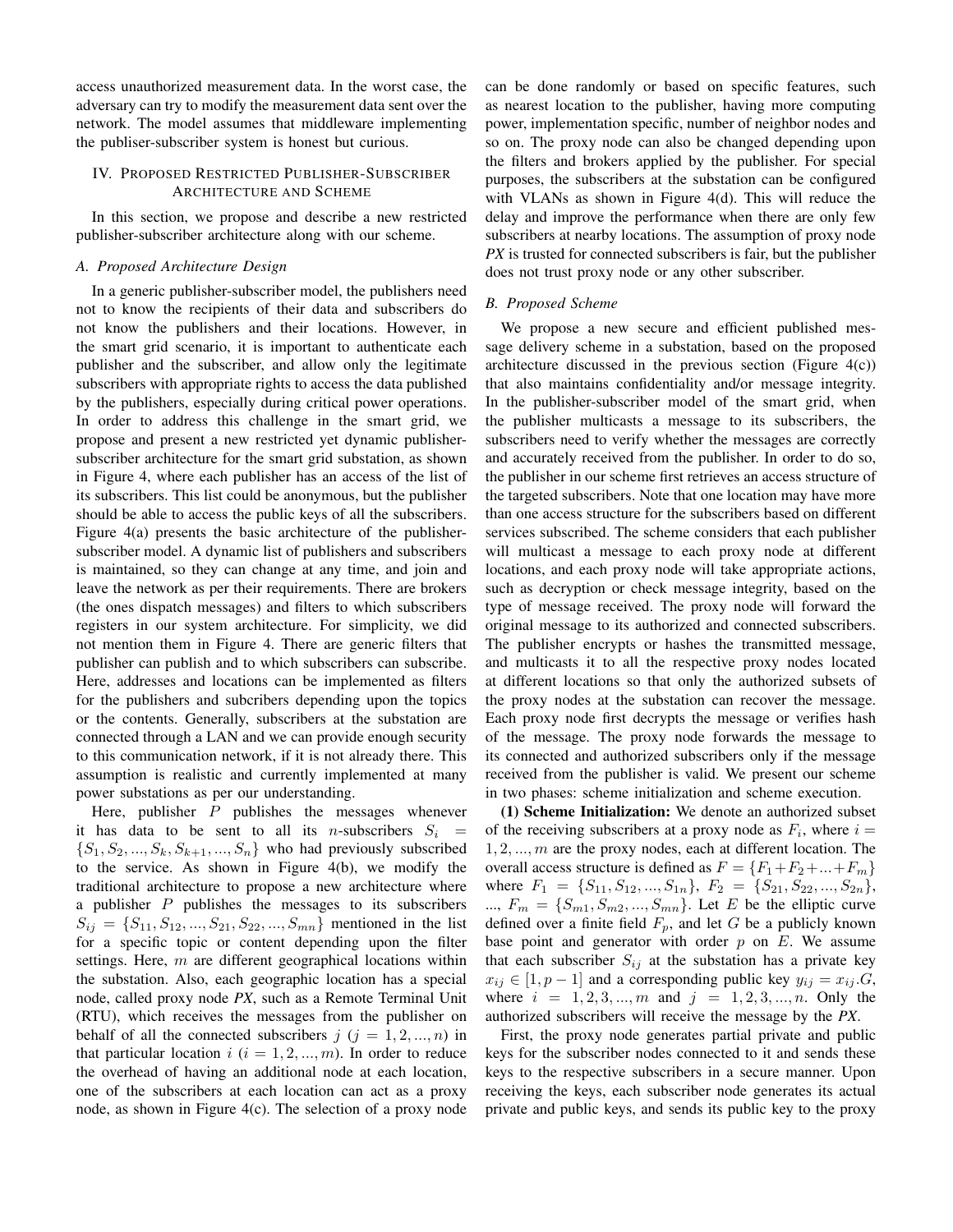



(c) From a publisher to subscribers acting as proxy nodes that are connected to other subscribers.



(a) From a publisher to its subscribers. (b) From a publisher to proxy nodes geographically connected to other subscribers.



(d) From a publisher to subscribers acting as proxy nodes that are connected to other subscribers via VLANs.

Fig. 4: Different multicasting scenarios of publisher-subscriber communication architecture.

node. Consequently, all public keys are stored in an offline repository accessible to the publisher. In particular, we consider a publisher P and a specific proxy *PX* at a location with subscribers  $S_j$ . The *PX* generates a random value  $r_{PX}$ , and passes a sum of  $r_{PX}$  and its private key as a token to the first subscriber connected to it. Each subscriber also generates a random value  $r_{S_j}$ . Then, when the first subscriber receives a token, it adds its private key  $x_{S_j}$  along with the generated random  $r_{S_j}$ , and then forwards it to the next subscriber. This process continues until the last subscriber repeats the same and passes the token computed as  $Tok = r_{PX} + \sum_{j=1}^{n} x_{S_j} +$  $\sum_{j=1}^{n} r_{S_j}$ , back to the proxy node. Upon receiving the token from the last node, the proxy node computes Actual Token Value (*ATV*) by computing  $ATV = Tok - r_{PX}$ , and stores it in its memory. Also, all the involved nodes send their random values  $r_{S_j}$  directly to the proxy node, which keeps their sum as  $r_{sum} = \sum_{j=1}^{n} r_{S_j}$ . Whenever the proxy node receives data from the publisher, it first computes True Token Value (*TTV*) as  $TTV = ATV - r_{sum} = \sum_{j=1}^{n} x_{S_j}$ , and then uses this value to extract the actual data from messages on behalf of all its connected subscribers. The random numbers keep the actual secret keys protected from other subscribers, proxy node, or adversary. This process of generating keys and random numbers is repeated every few minutes to compute new values of *Tok* and *TTV*. This helps the system to quickly recover, even if the current state of the system is compromised. Finally, the proxy node transmits the message (in plaintext) to each of the authorized and connected subscribers over a secure network. The data can be encrypted by the publisher using the public key of each proxy node and decrypted by the proxy node using its private key. It ensures the sender authenticity. Asymmetric encryption is much slower than symmetric encryption. Therefore, we consider a symmetric algorithm for the encryption with a secret key shared between the publisher and each *PX*.

We also design a lightweight and secure cipher function for data encryption and decryption, which converts each plaintext *PT* into ciphertext *CT* and vice versa, as follows:

- At the publisher:  $CT = f_{enc}(PT, counter, sk);$
- At the proxy node:  $PT = f_{dec}(CT, counter, sk);$

where  $sk$  is a symmetric secret key generated by the publisher, each time it publishes data using a pseudo-random number generator. The *counter* is a number generated by a pre-shared function between the publisher and the proxy node. The *counter* changes every few minutes at both ends. The definitions of  $f_{enc}$  and  $f_{dec}$  for encrypting and decrypting each plaintext *PT* and ciphertext *CT* messages are as follows:

| <b>Encryption</b>                                                 | Decryption            |
|-------------------------------------------------------------------|-----------------------|
| $f_{enc}(PT, counter, sk) \{ \ \   \ f_{dec}(CT, counter, sk) \}$ |                       |
| $CT = (PT + counter) \oplus sk;   PT = (CT \oplus sk) - counter;$ |                       |
| $counter++$                                                       | $\vert$ counter $++;$ |
| return $CT;$ }                                                    | return $PT$ ; }       |

A shared key k is generated using Elliptic Curve Diffie Hellman (ECDH) algorithm and is shared between the publisher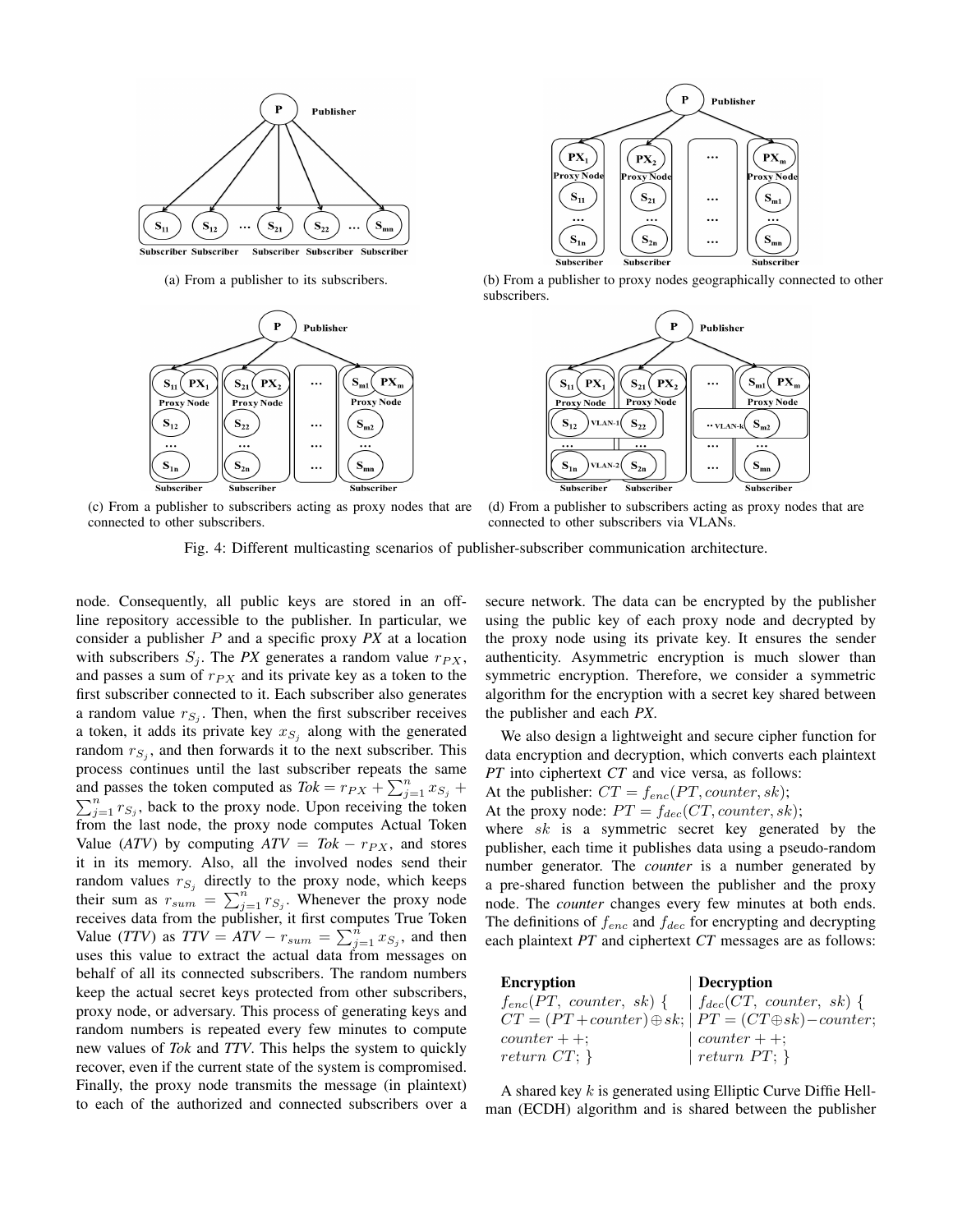$(k = x_p \cdot y_{S_1})$  and the current proxy node  $(k = x_{S_1} \cdot y_p)$  among subscribers at each location, where  $(x_p, y_p)$  is the privatepublic key pair of the publisher. The purpose of generating the  $k$  key is to support symmetric encryption between the publisher and each proxy node for transmitting the  $sk$  key, because asymmetric encryption is almost 1000 times slower than symmetric encryption [13]. This  $k$  key is different for each publisher-proxy node pair in the substation. We believe that there are least chances of "ciphertext malleable" due to performing XOR and addition operations, as the sk key is generated for each new encryption and *counter* changes each time it is used. In the worset case if a ciphertext is compromed, there are no chances that the adversary could extract the original messages from the other ciphertexts as well.

(2) Scheme Execution: This phase involves the computations performed by the publisher and each proxy node on behalf of its authorized subscribers.

*At Publisher:* Each publisher does the following:

- Step 1. Chooses a random number  $r_P \in [1, p-1]$  and computes a point  $B = r_P G$ .
- Step 2. Extracts the public keys  $y_{ij}$  of the subscribers authorized for receiving the message and computes  $T_i$ for each different geographical location grouped by its subscribers, where  $T_i = \{T_1, T_2, ..., T_m\}$ , and  $T_1$  $\{y_{11}.rp + ... + y_{1n}.rp\}, ..., T_m = \{y_{m1}.rp + ... + y_{mn}.rp\}.$
- Step 3. Sends encrypted message M as  $C_1 = E_k(M)$  for each location or hash of the message  $H(M)$  and appends it as  $C_1 = M||H(M)$  for all locations, depending on the communication latency requirement with each type of the message. Then computes  $C_2 = (x_P \textit{.counter.} (TS_i || F_i) +$  $ID_P$ ).G, where  $x_P$ , k, and  $ID_P$  are the private key, shared key, and identity of the publisher.
- Step 4. Converts  $T_i$  into a string [14] and computes  $Z_{ij} =$  $C_1 \oplus T_i$ , where  $Z_{ij} = \{Z_{11}, Z_{12}, ..., Z_{mn}\}.$
- Step 5. Finally, sends  $(F_i, B, Z_{ij}, C_2, TS_i, ID_P)$  to the respective proxy nodes over the insecure network. Here,  $F_i$  is an access structure  $\{F_1, F_2, ..., F_m\}$  for the respective proxy nodes and  $TS_i$  is the current timestamp value.

*At Proxy Node (Substation's RTU):* Each proxy node  $PX_i$ that receives the message performs the following steps:

- Step 1. Verifies the sender's signature by computing  $R =$ *ID<sub>P</sub>*.*G* and verifying  $C_2 \stackrel{?}{=} R + yp$ . *counter*.(*TS<sub>i</sub>*||*F<sub>i</sub>*), where  $y_P = x_P \cdot G$  is the public key of the sender.
- Step 2. Retrieves the received access structure  $F_i$  and previously computed  $TTV$ , computes  $T'_{i} = B.TTV$ , converts  $T'_i$  into a string, and retrieves  $C'_1 = Z_{ij} \oplus T'_i$ .
- Step 3. Retrieves  $M' = D_k(C'_1)$  or verifies message integrity as  $H(M) \stackrel{?}{=} H(M')$  depending on the communication latency requirement with each type of message.
- Step 4. Forwards  $M$  to all its authorized subscribers over a secure network.

AES-GCM (Galois/Counter mode) or the proposed cipher function can be used for encrypting and decrypting the message, whereas SHA256 is suitable for maintaining message integrity, depending upon the types of messages. The GCM mode provides both confidentiality and integrity, and the plaintext is XORed with output from the block cipher. The adversary cannot guess the output unless it already knows both, the plaintext and the ciphertext. Message integrity is provided for the messages that do not require confidentiality, such as alert messages. We assume here that time synchronization between all network nodes is maintained, if not, we can use nonce or random numbers in place of timestamp values.

## V. SECURITY ANALYSIS

This section presents the security analysis of the proposed scheme.

## *A. Correctness Proof*

Ww consider three subscribers as  $S_1$ ,  $S_2$ , and  $S_3$  connected with the *PX*. Subscribers  $S_1$ ,  $S_2$ , and  $S_3$  have  $(x_1, y_1)$ ,  $(x_2,$  $y_2$ ), and  $(x_3, y_3)$  private-public key pairs, respectively. The proxy node has a pre-computed  $TTV = x_1 + x_2 + x_3$ . First, the publisher chooses a random  $r \in [1, p - 1]$  and computes  $B = r.G$ . Thereafter, it computes  $T = y_1.r + y_2.r + y_3.r$ ,  $C_1 =$  $E_k(M)$  or  $C_1 = M||H(M)$ , and  $Z = C_1 \oplus T$ . The publisher sends message  $(F, B, Z, C_2, TS_i, ID_P)$  to the proxy node of the subscribers of a specific location. Here  $F = \{S_1, S_2, S_3\}.$ On receiving the message, the *PX* first verifies identity of the sender. If it matches, the *PX* computes  $T' = B \cdot TTV = B(x_1 +$  $x_2 + x_3$ ). Thereafter, the *PX* extracts

$$
C_1 = Z \oplus T' = (C \oplus T) \oplus T'
$$
  
= C<sub>1</sub>  $\oplus$  r.(y<sub>1</sub> + y<sub>2</sub> + y<sub>3</sub>)  $\oplus$  r.(y<sub>1</sub> + y<sub>2</sub> + y<sub>3</sub>) = C<sub>1</sub>.

Finally, the PX retrieves  $M' = D_k(C_1)$  or verifies message integrity by comparing  $H(M) \stackrel{?}{=} H(M')$ .

#### *B. Resistance Against Security Attacks*

This section discusses the security of the proposed scheme, *i.e.*, how our scheme is able to ensure secure and authorized data delivery and defeats attacks listed in the adversary model.

*1) Secure and Authorized Data Delivery:* The proposed scheme provides a *secure and authorized delivery* of published data from the authenticated publisher to all of its subscribers. Any unauthorized or malicious user at any location of the substation cannot (i) send (as a publisher) a malicious message (as sender authenticity is verified) or (ii) retrieve a message content as a subscriber (as access structure of each subscriber is verified). On receiving the messages, the proxy node (substation's RTU) verifies the signature of the publisher by computing  $R = ID_P.G$  and comparing  $C_2 \stackrel{?}{=} R + yp.counter.(TS_i||F_i)$ , where  $y_P = x_P.G$ . If the verification in successful, then the identity of the publisher and the authenticity of the access structure is proved.

*2) Prevention Against Replay Attack:* The proposed scheme is secure against *replay attack* as a timestamp value  $TS_i$  is used with each transmitted message. The proxy node ensures that the timestamp is unique and correct. The proxy node can easily verify  $TS_i$  in each  $C_2 \stackrel{?}{=} R + yp.counter.(TS_i||F_i)$ . Also, the adversary do not have the knowledge of *counter*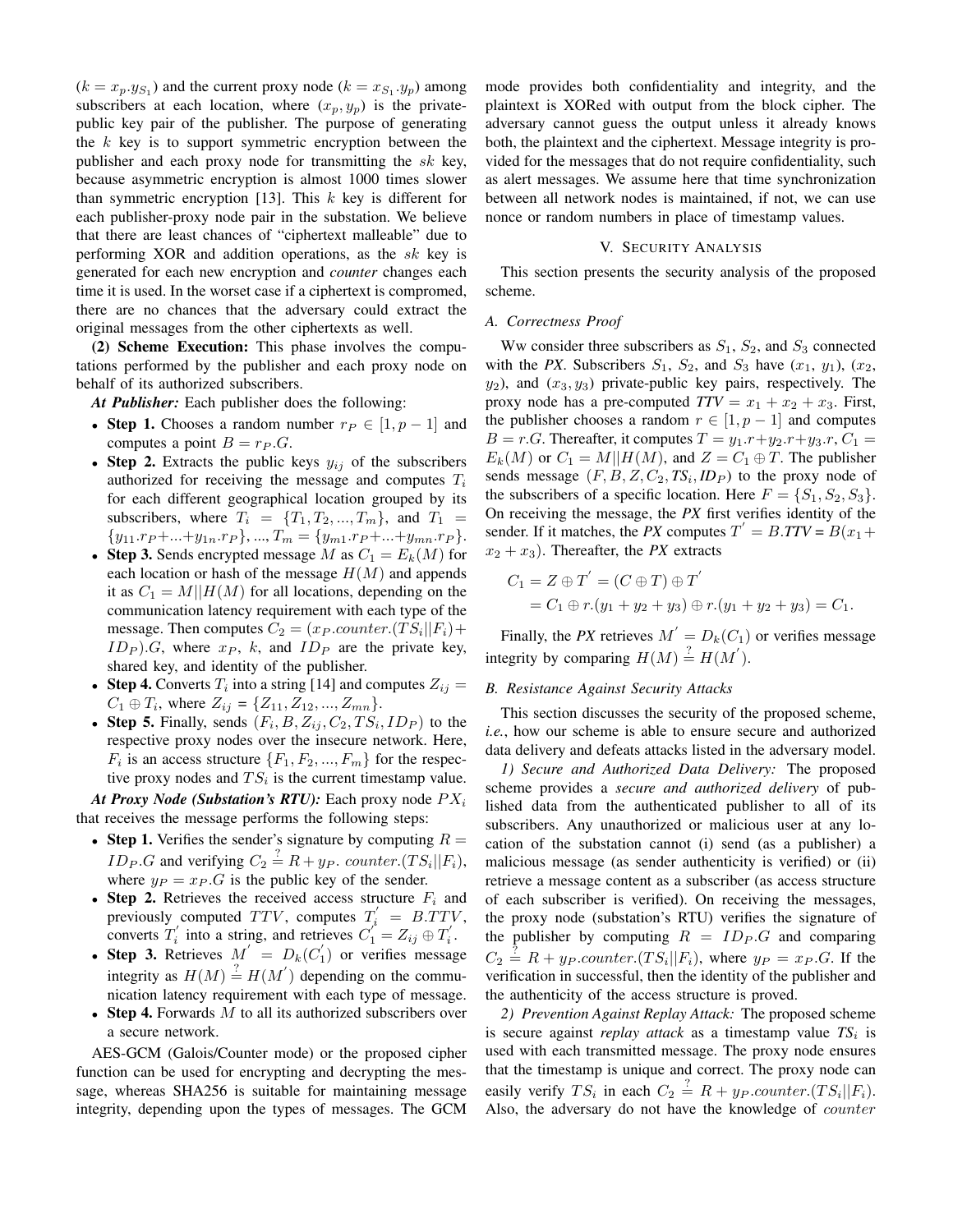value. If the system is not synchronized, we can use nonces instead of timestamp values.

*3) Prevention Against Man-in-the-Middle Attack:* We consider that there is no direct communication between the publisher and the proxy node as subscriber. Instead, all communication is routed through an adversary. The proposed scheme is indistinguishable against Chosen Plaintext Attack (CPA) as it can be proved by the following property:

**Definition 1.** Let  $SE = (K, \mathcal{E}, \mathcal{D})$  be a symmetric encryption scheme, and let  $A$  be an adversary that has access to an oracle that takes input a pair of messages and returns a message. Then  $Adv_{SE}^{ind-cpa}(\mathcal{A}) = 2.Pr[Gues_{SE}^{\mathcal{A}} \Rightarrow true] - 1.$ 

In this game, using the oracle provided to an adversary  $A$ , A can guess if a specific bit b (say last) is 0 or 1, where b is chosen at random  $\in \mathbb{Z}_n$ . Thus,  $Pr[Guess_{SE}^{\mathcal{A}} \Rightarrow true]$  is the probability that  $A$  correctly guesses the message bit and this value is  $1/2$  when  $A$  gains no advantage. The random oracle can compute  $cipher_1 = \mathcal{E}_K(msg_1)$  and  $cipher_2 = \mathcal{E}_K(msg_2)$ for the given input messages  $msg_1$  and  $msg_2$ , respectively. The scheme is secure if  $A$  is not able to correctly guess the message, which was encrypted by the oracle out of these two. Our scheme uses a secret key for each session to encrypt and decrypt the transmitted message. The scheme also uses a unique *counter* for each operation and  $A$  has no idea about its starting value. This all make the scheme to be indistinguishable for any chosen message, hence, secure against CPA.

The adversary cannot perform MITM attack, as the data values are encrypted using a cipher algorithm and can only be decrypted by the respective *PX*. No secret or public information is sent from the subscribers to the publisher using which the adversary could establish an active but malicious connection between the publisher and the subscribers. An adversary also cannot retrieve the actual content of the message.

*4) Prevention Against Impersonation Attack:* In this section, we discuss how the proposed scheme prevents impersonation attack when an adversary tries to impersonate the publisher by sending a forged  $C_2$  to the proxy.

**Definition 2.** Let  $DS = (KeyGen, Sign, Ver)$  be a signature scheme with a message space M.

 $KeyGen() \rightarrow (x_P, y_P)$ : A probabilistic key generation algorithm that takes no input, and generates a set of signing (private) and public keys of the publisher.

 $Sign(x_P, msg) \rightarrow C_2$ : A probabilistic signing algorithm that takes as input a signing key  $x_P$  and a message  $msg \in M$ , and outputs  $C_2 = (x_P \text{.counter.} (TS_i || F_i) + ID_P).G$ .

 $Ver(y_P, msg, C_2) \rightarrow \{0, 1\}$ : A deterministic verification algorithm that takes as input a public key  $y_P$ , a message  $msg$ , and a signature  $C_2$ , verifies  $C_2 \stackrel{?}{=} R + y_P \textit{counter}.(TS_i||F_i)$ , and outputs either 0 (invalid) or 1 (valid).

The adversary also cannot perform *impersonation* attack. An attempt of impersonating the publisher will fail as the adversary does not have the private key  $x_p$  of the publisher. Hence, the signature of the adversary will not be successfully verified at the proxy node (RTU). If the adversary sends a forged message, it will not be correctly decrypted by the *PX*, and as a result, the *PX* will discard the message.

## VI. PERFORMANCE EVALUATION

In this section, we discuss different possible communication scenarios based on the number of control devices at different geographical locations at the substation. In our scheme, the processes of generating keys and random numbers are fast enough to enable quick system recovery even under attack. We also compare the total computations and the execution time of the proposed scheme with the existing schemes.

#### *A. Communication Scenarios*

Each proxy node has an access instance from a set  ${F_1, F_2, ..., F_m}$ , each of which is having different subscribers as  $\{S_1, S_2, ..., S_n\}$ . We discuss three different scenarios (*n* >  $m, n = m$  and  $n < m$ ) with n control devices at m different geographical locations at the substation: (i)  $n < m$ : more encryption/hash operations are executed by the publisher than decryption operations by the proxy nodes, and this case can be used for specific services using proposed architecture with VLAN shown in Figure 4(d), (ii)  $n = m$ : lower overhead than (i) as a smaller number of decryption operations are needed by each proxy node, and (iii)  $n > m$ : less decryption operations performed by the proxy nodes, hence the overall overhead is reduced by using the proposed architecture in Figure 4(c).

#### *B. Computation Overhead and Execution Time*

The proposed scheme performs  $(n + 1)$ -addition, 2-XOR,  $(n + 4)$ -multiplication, and 1 encryption and 1 decryption or 2 hash operations depending upon the operation performed on a specific type of the message. Based on the execution times of different operations, the total computation time of our scheme is  $0.83477+0.00285\times n +0.000933\times (n-1)$  using the proposed cipher function at each location. Table II summarizes the comparison of computation overhead of our scheme with the scheme [12]. The schemes [10] and [11] did not clearly describe the functions used by these schemes. Therefore, we cannot evaluate their computation overhead. By observing the table, it can be concluded that our scheme is lightweight and efficient as compared to the scheme in [12].

We develop an experimental setup with a co-simulator [15]. The co-simulator uses JDK1.7 with Gridsim, PowerWorld, MATLAB, and Java Agent Development Framework (JADE) on Intel Core i3-4005U CPU 1.7GHz with Win7 and 4GB RAM to implement communication and power system scenarios between the publisher and the proxy (subscriber) node. We consider a 24 substations system case with 42 buses, 62 lines, 7 generators, 27 loads, 6 transformers, and 9 shunts. Table III describes the selected ranges of the communication parameters for our simulation, which supports data packets with message passing using C37.118 protocol. We simulate the system by varying the baud rate from 20-24 mbits/sec, Maximum Transmission Unit (MTU) from 32-1024 bytes (transport segment 1-249), and packet size 50-1500 bytes.

Generation of a random number, addition, and XOR take 0.69 ms, 0.000933 ms, and 0.029132 ms, respectively, while the hardware implementation of elliptic curve multiplication operation takes 0.00258 ms [16]. AES-GCM, proposed cipher